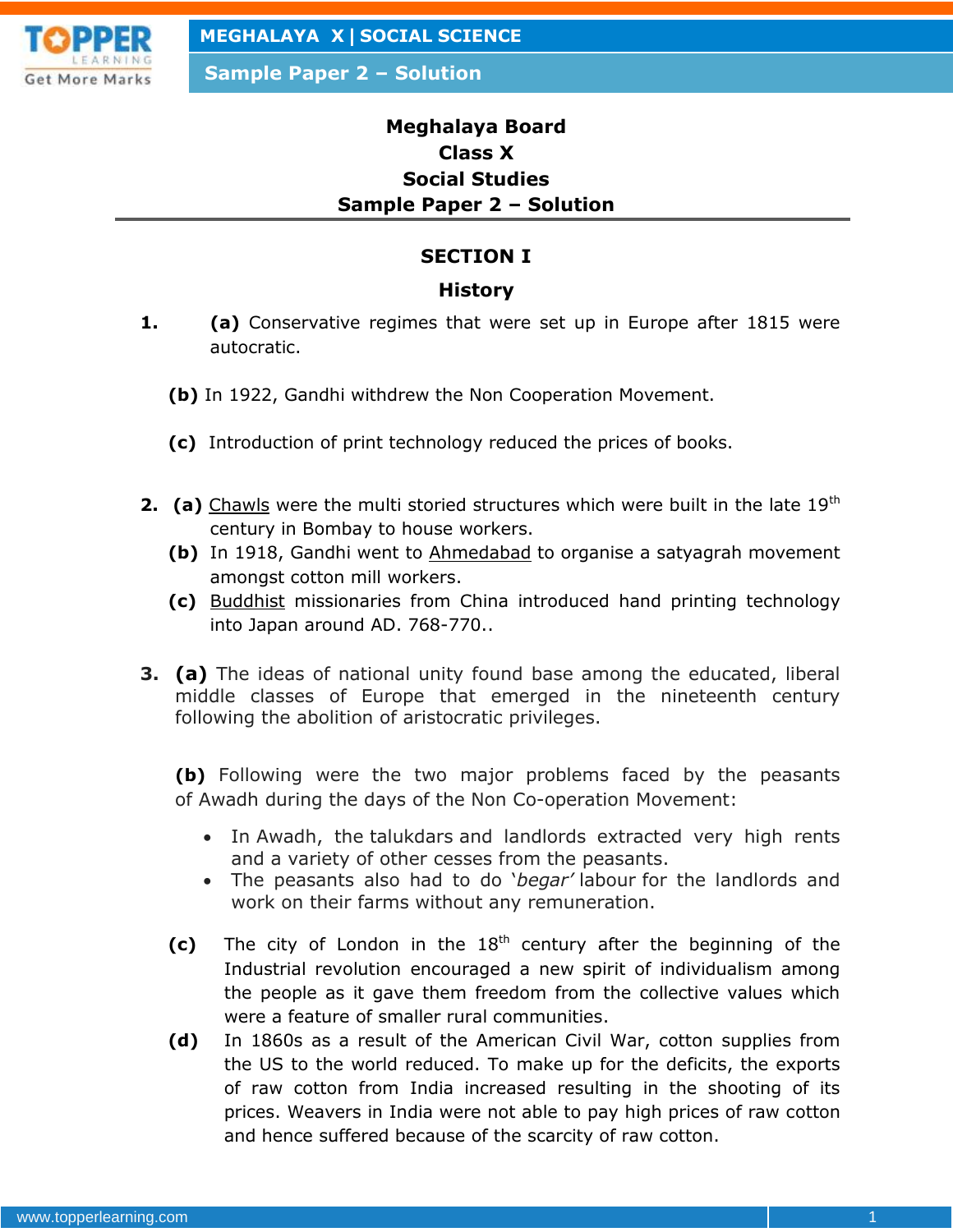

**Sample Paper 2 – Solution**

- **(e)** The production of hand-written manuscripts did not satisfy the reading public because copying manuscripts was a tedious, expensive and time consuming activity. It was not easy to copy manuscripts as they were delicate, difficult to handle and it was difficult to carry them from one place to another because of their vulnerability. Thus, their circulation remained limited.
- **(f)** An absolutist state represents a government or a system of rule that has no restraints on the power exercised. In history, the term refers to a form of monarchical government that was centralized, militarized and often politically repressive.
- **4. (a)** The programme of the Civil Disobedience Movement included:
	- Defiance of Salt Laws passed by the British government,
	- Boycott of liquor,
	- Boycott of foreign cloth and all varieties of British products
	- Non-payment of taxes and revenues.

As this programme indicates, the Civil Disobedience Movement was different from the Non-cooperation Movement. The programme of the Civil Disobedience Movement included nonpayment of taxes and land revenue as well as violation of a variety of laws apart from Non-Cooperation activities.

- **(b)** Yes, the First World War led to the development of the Indian industries. It was because of the following reasons:
- During the First World War, the British industries focused on meeting the war needs of the army. This led to the decline of imports from Manchester. This created a void in the Indian markets which was filled by the Indian industries.
- During the war, Indian industries also had to supply goods to the army. They mostly supplied jute bags, cloth for making army uniforms, leather boots and saddles.
- Many new industries were set up in India to cater to the war needs. Many workers were employed. After the war, Manchester was never able to regain its lost position in the market.
- **(c)** Italy, before its unification, was divided into seven states. While northern states were under the Hapsburg dynasty of Austria, central states were under the control of the Pope. Southern states were ruled by the Bourbon dynasty of Spain. Giuseppe Garibaldi has been one of the most celebrated of all Italian freedom fighters. Sailor by profession, he joined the secret society, 'Young Italy'. He supported King Victor Emmanuel II in his efforts to unify the Italian states. He organised an army to achieve the unification of Italy. People joined his army in large numbers and came to be known as 'Red Shirts'.

By the end of 1860, he along with his army had conquered the states of Sicily and Naples which further paved the way for the unification of Italy.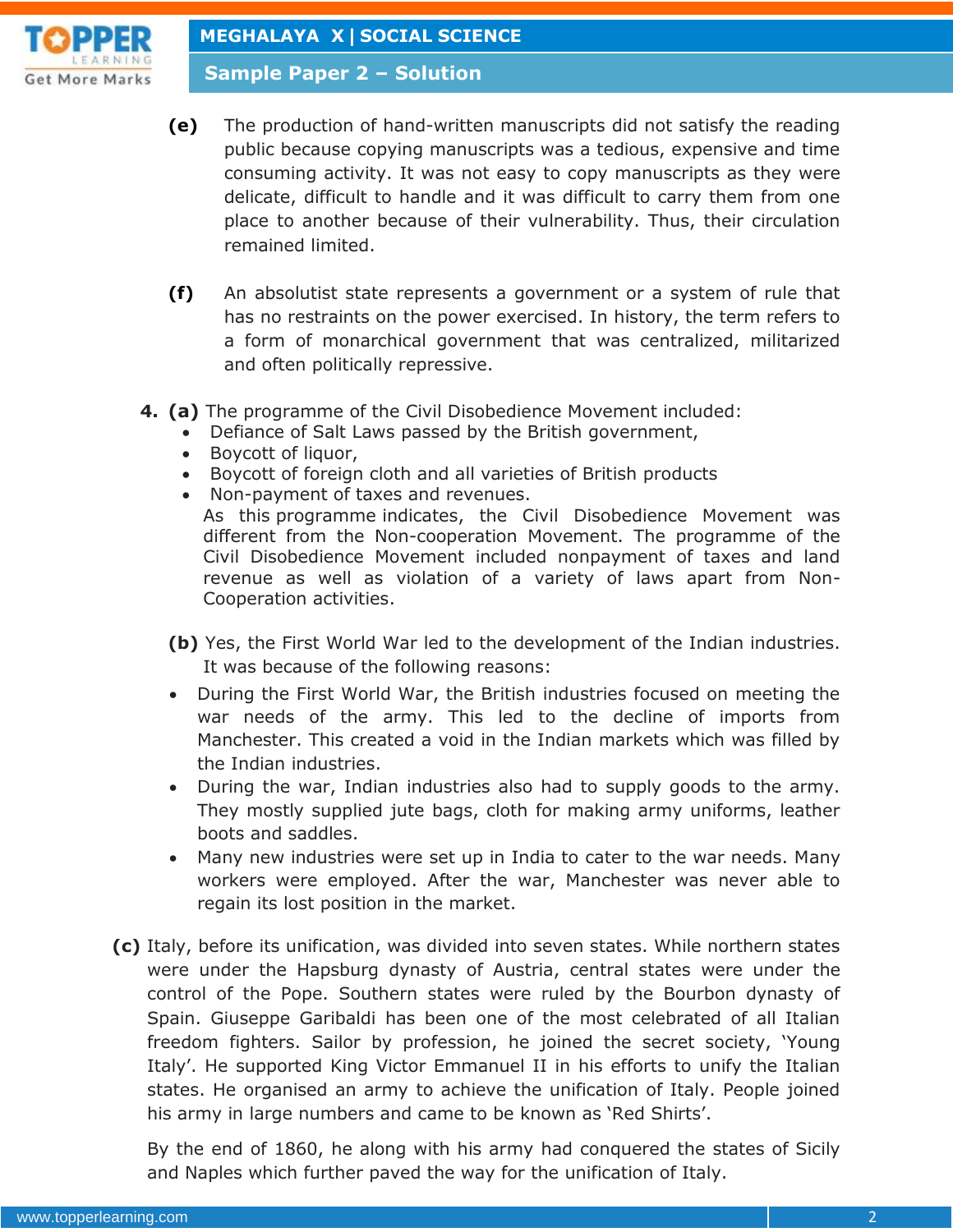

**Sample Paper 2 – Solution**

## **SECTION II CIVICS**

**5.**

**(a)** The Indian Constitution makes provision for the creation of new All-India Services by the Parliament.

- **(b)** USA has a bi- party system.
- **(c)** Democracy promotes equality among citizens.

**(d)** In 1993, the Human Rights Commission was set up at the Center and in many states in India.

**(e)** Shift of population from rural to urban centres is known as urbanisation.

**6.**

- **(a)** The caste system is based on exclusion of and discrimination against the outcaste groups.
- **(b)** Hindi is the official language of India.
- **(c)** The head of the gram panchayat is known as the Sarpanch.
- **(d)** Diversity is India's strength and its weakness.
- **(e)** State parties are commonly referred to as regional parties.
- **7. (a)** Foundational challenge of democracy refers to the challenge faced by the countries which are not democratic. They face the challenge of making transition to democracy and to establish the democratic government. For example, foundational challenge of democracy includes bringing an end to the non democratic regime and establishing a sovereign and a functional state.
	- (b) No, the caste system has not been completely disappeared in India. It is because people still marry within their own castes or tribes. In many rural areas, the practice of untouchability still exists, in spite of it being banned by the Constitution.
	- (c) Pressure groups are organisations that attempt to influence government policies without attempting to take control of or sharing political power. Such organisations are formed when people with common occupation, interest, aspirations or opinions come together in order to achieve a common objective.
	- (d) If a multitude of parties compete for power and more than two parties have a reasonable chance of coming to power, either on the strength of their own majority or in alliance with other parties, it is known as a multi-party system. India is an example of such a system wherein many political parties simultaneously contest for political power.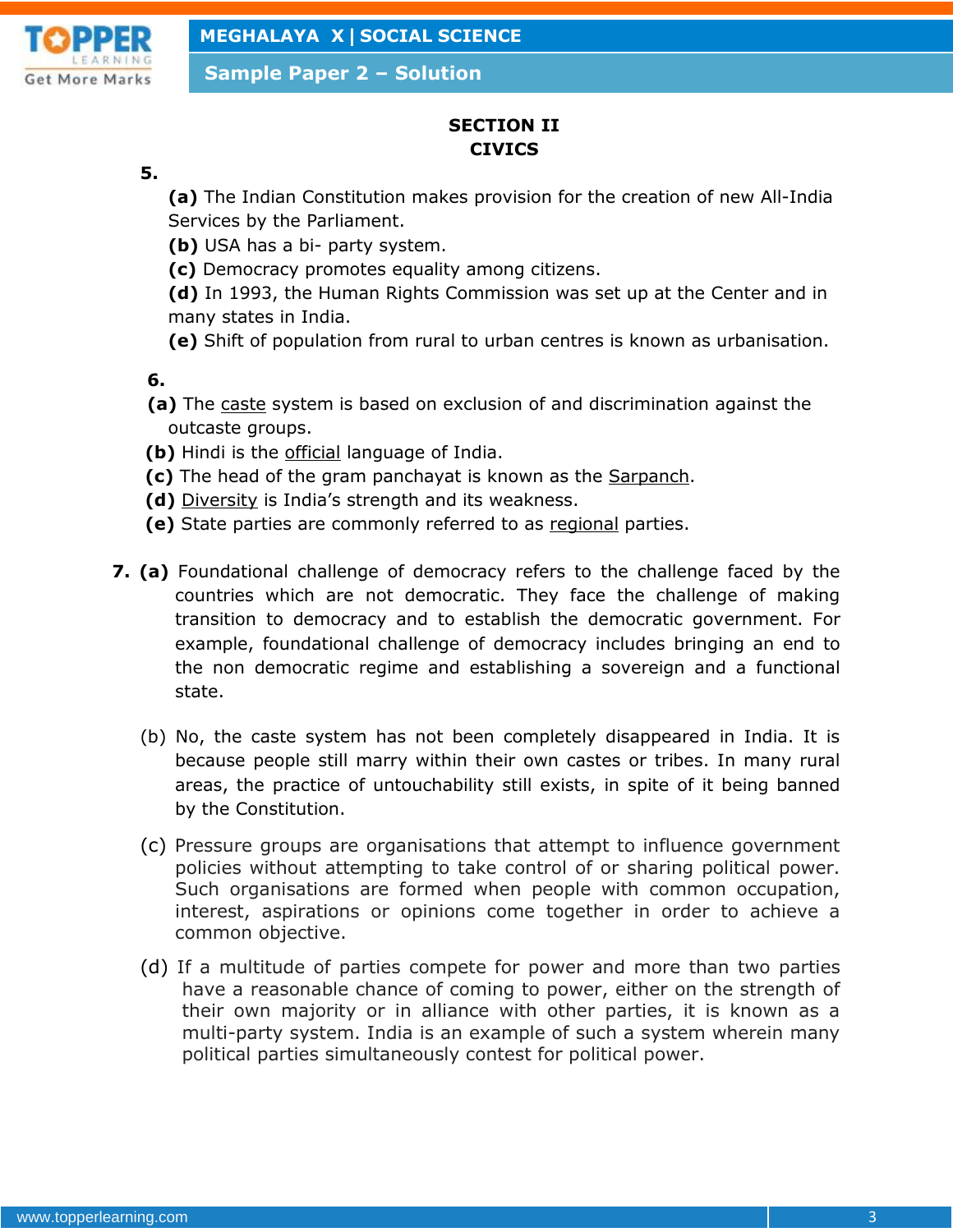

**Sample Paper 2 – Solution**

- (e) Two measures taken to increase the political participation of women in India are:
	- Efforts are being made to provide reserved seats for women in the Lok Sabha and State Legislatures.
	- Provisions have already been introduced for women's representation in Gram Panchayats, Municipal Councils, Municipal Corporations and Zilla Parishads.
- (f) The challenge of expansion is generally faced by those democratic systems that have established themselves. The challenge of expansion entails applying the principles of democracy across all the regions, different social groups and institutions in the country.
- 8.

**(a)** Provisions of Indian constitution which makes India a federal country are:

- In India, the powers to run the country have been vested into the Central government and the State government. State governments are not subordinate to the Central governments and both derive their authority form the Constitution.
- The Supreme Court and the High Courts have the power to interpret the Constitution. Disputes arising between various levels of the government are resolved by the Supreme Court.
- There are three different lists in which laws can be made by the central and the state governments. The Central government can form laws on the subjects mentioned in the Union List, the State government can make laws in the subjects included in the State List and both governments can form laws mentioned in the Concurrent List.
- Sources of revenues of the central and the state government are clearly specified to ensure their financial independence.
- **(b)** Democracies often frustrate the needs of the people because of the following reasons:
- 1. It leads to delay in decision making process. For example, in reduction of age from 18 to 16 for juveniles. The government before amending the law needs to look after its pros and cons from each angle, because it might affect a larger section of people.
- 2. It sometimes goes against people's opinions of some section. For instance, in the case of Patidar community agitation for reservation in Gujarat. The government needs to think before agreeing to such kind of opinions of the people, because it needs to look at the greater good, even if it means going against the people's opinion of a particular section.
- 3. For democratic governments, poverty eradication is a long term process as there are not quick fixes in democracy.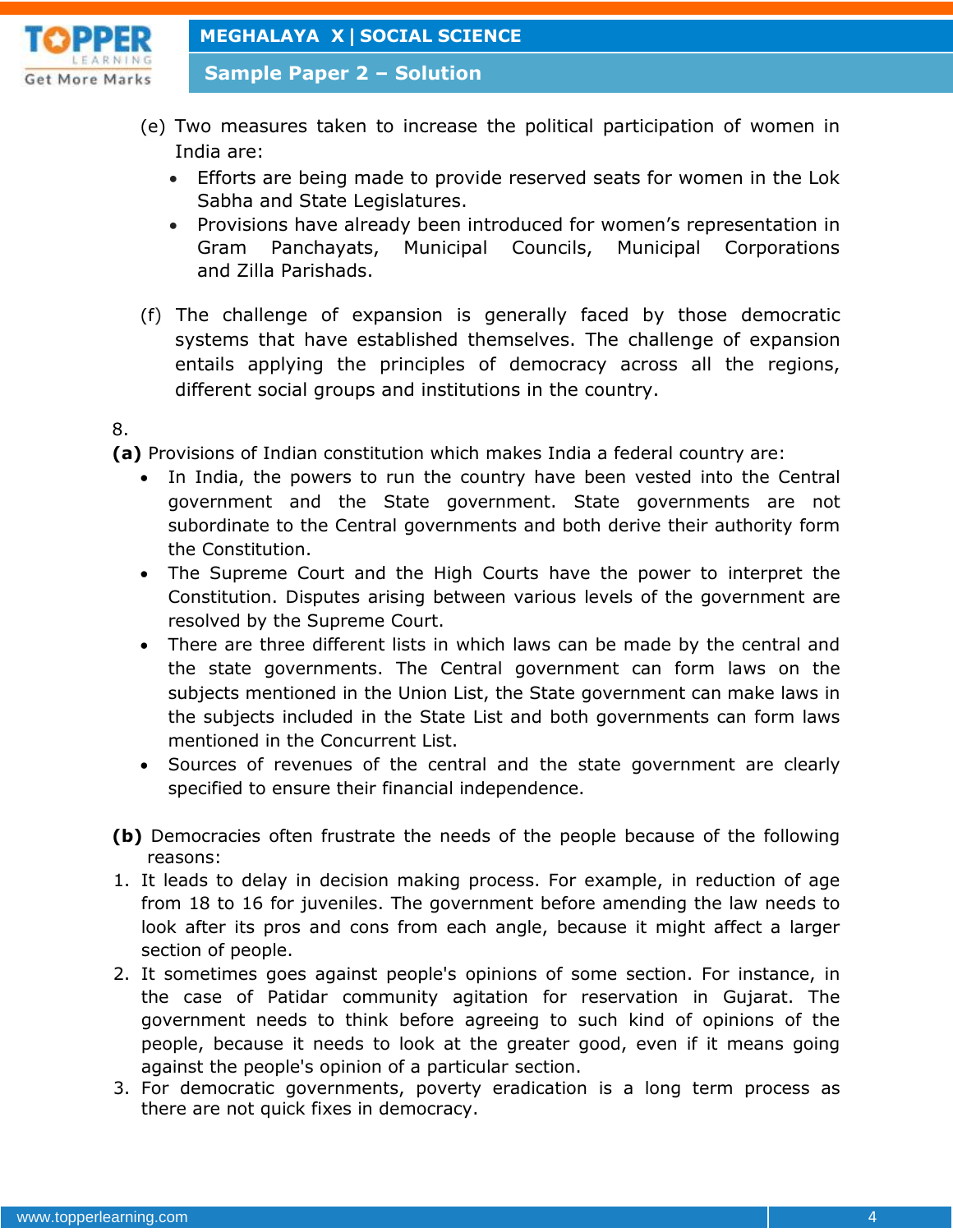

**Sample Paper 2 – Solution**

- **(c)** No, the Caste system does not always plays a role in shaping politics or deciding the candidates from a constituency. It is because of the following reasons:
	- Not every constituency in the country has a clear majority of one single caste. Therefore, every party is required to win the trust of the people belonging to different castes.
	- No political party wins all the votes of a particular favoured caste or community. When people say that caste is a 'vote bank', they simply mean that many people from that one particular caste may vote for the party.
	- Because several political parties fight elections, there may be many candidates from the same caste fighting elections against each other.
	- It has been seen that many elected MPs or MLAs may lose the elections. If candidates are elected on caste lines, then no candidate can ever lose the elections.
- **(d)** Nepal was one of the 'Third Wave' countries that had won democracy in the year 1990. However, King Birendra who had accepted and facilitated this transition was killed in a mysterious massacre of the royal family in 2001. The new king of Nepal, King Gyanendra, refused to accept democratic rule and dismissed the then Prime Minister and the popularly elected Parliament. Hence, started the movement for the restoration of democracy in Nepal.

**(e)** Four important functions of the political party:

- **Contesting Elections** Parties field candidates in order to fight elections to local or national government.
- **Formulation of Policies and Programmes** A political party has to carry out the task of reducing a vast variety of public opinion into a few basic positions and policy preferences that it supports. The popularly elected government of the day is expected to base its policies on the line taken by the political party in power.
- **Enactment of Laws** Formally, laws are debated and passed in the legislature of the country. However, since most of the members of Parliament are a part of some or the other political party, they have to go by the directives of their parent political organisations rather than their personal preferences.
- **Shape Public Opinion**: Political parties raise and highlight issues. They by criticising the policies of the government shape public opinion.
- **(f)** No, I don't believe that democracies lead to a just distribution of goods and opportunities because:
	- There is a growth in economic inequality, even after individuals having political equality. This leads to rich becoming richer and poor remaining poorer. Some ultra rich people enjoy disproportionate share of wealth and incomes, while the poor faces only poverty.
	- The income level of the people at the bottom is declining, which makes it difficult for them to meet their basic needs of housing, clothing, food, education and health.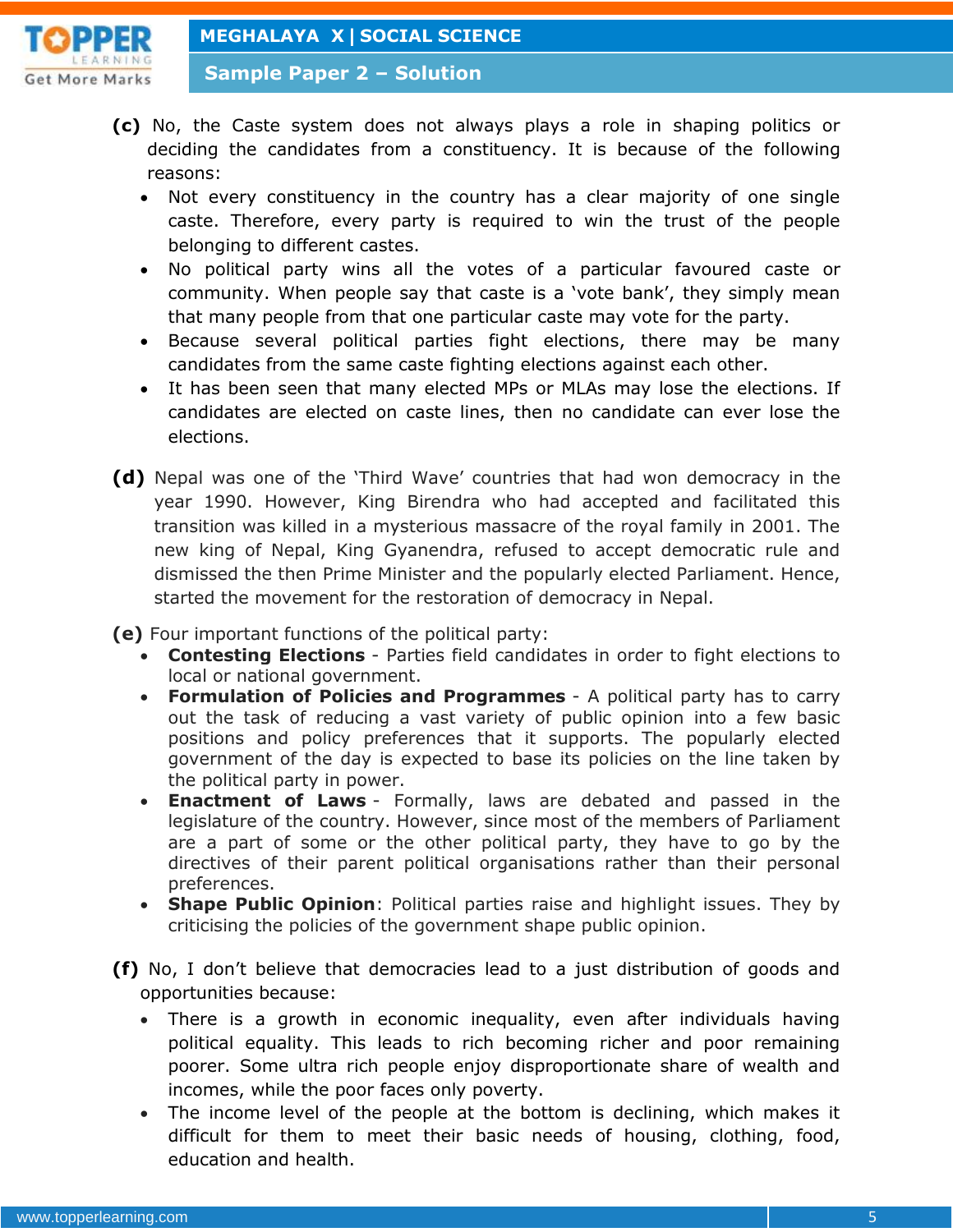

**Sample Paper 2 – Solution**

 Even after the poor people being the large proportion of voters and the party unwilling to lose their votes, the poor has to face various poverty problems which the government never appears to address.

### **SECTION III Economics**

- **9. (a)** In India, primary sector is the largest employer of people.
	- **(b)** The rich countries are generally called developed countries.
	- **(c)** Agmark is used for standardisation of agricultural products in India.
	- **(d)** Liberlisation involves the removal of trade barriers.

#### **10**.

- **(a)** The money spent to buy assets such as land, building, machines and other equipment is called investment.
- **(b)** The Reserve Bank of India supervises the working of formal sources of loans.
- **(c)** Moneylenders are an informal source of credit in India.
- **(d)** A capitalist economy is also known as a free market economy.
- **11**. **(a)** Human Resource Development (HRD) refers to an investment in human capital. Investment in human capital yields a return just like investment in physical capital. Highly educated, better trained and healthier people are highly productive for an economy.
- **(b)** Yes, I agree that it is not easy for the consumers to file cases in the consumer court. It is because of the following reasons:
	- The consumer redressal process is expensive and time consuming.
	- The cases require time and energy for filing the complaint and attending the court. The daily wage labourer thus loses money when he attends the court.
- **(c)** Money cannot ensure the following aspects in our life:
	- Pollution free environment
	- Unadulterated medicines in the market
	- Protection from infectious diseases

Hence, money in our pocket cannot buy all the goods and services which we need to live.

**(d)** The service sector includes activities which help in the development of the primary and secondary sectors. These activities do not produce a good on its own but serve as an aid for the production process. Transport, banking, communication, storage, trade are a few examples of service sector activities. It also includes essential services which may not directly help in the production of goods. For example, teachers, doctors, lawyers, etc.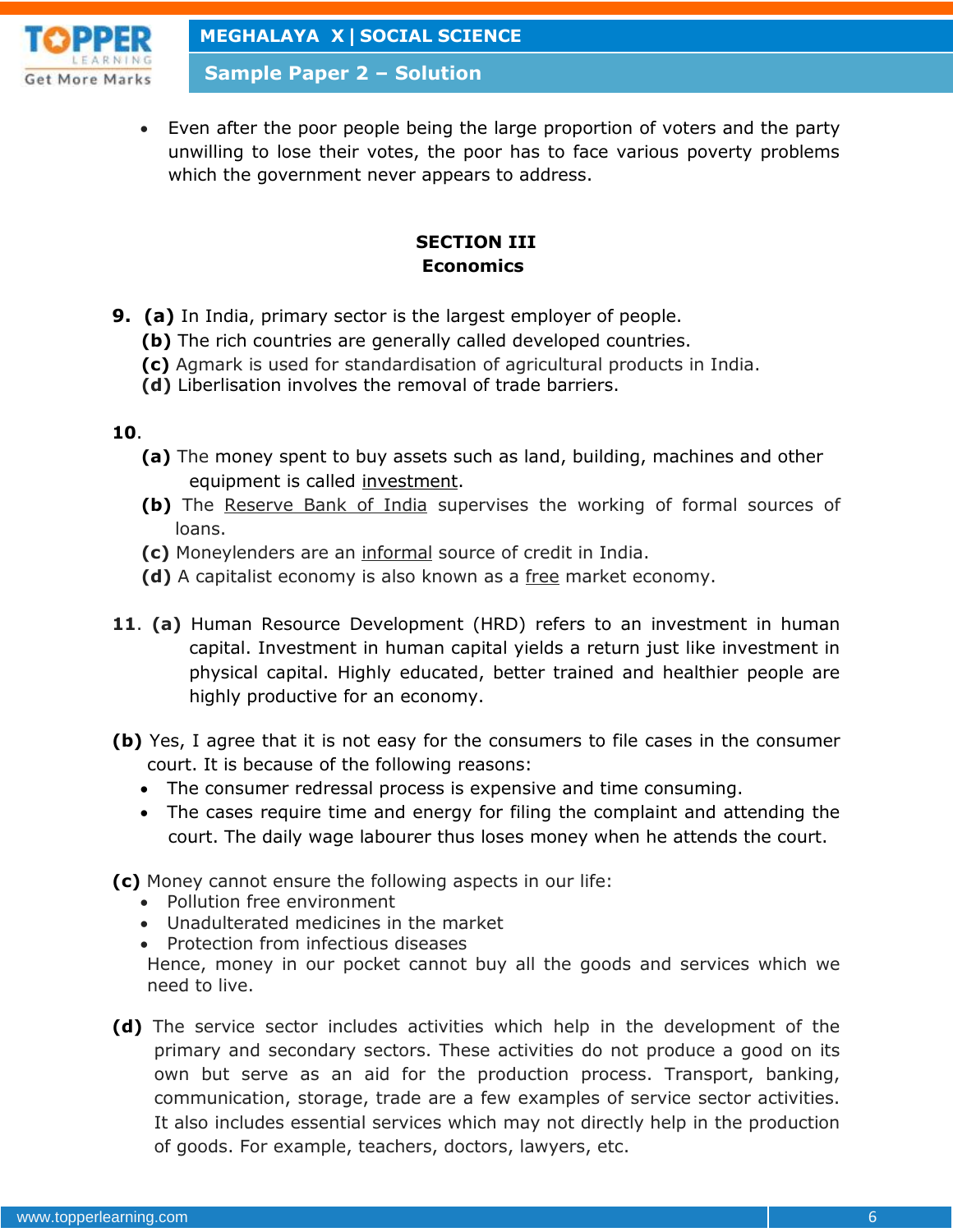

**Sample Paper 2 – Solution**

- **(e)** Large MNCs set up production units jointly with local companies in a country. Many a times, they buy local companies and then start expanding their production activities. They give orders small producers and groups for production. Footwear, garments and sports items are some commodities which are produced at the local level around the world. Later, MNCs give them brand names and sell them to consumers.
- **(f)** Gross Domestic Product (GDP) is the market value of the final goods and services produced during a year within the domestic territory of a country.
- **12. (a)** Government has initiated certain strategies to expand formal source of credit in India. These are:
	- Increased credit flow towards agricultural sector through the policy of doubling the agricultural credit method in 3 years (2004-05)
	- Expanded the outreach of the banking services through banking nofrills account with low or zero minimum balances and low or zero charges (2005). Regional rural bank allowed limited overdraft facilities in no-frills account without any collateral security.
	- Government of India & NABARD Rural Infrastructure Development Fund, Micro Finance Innovations, Kisan Credit Card Schemes, Refinance under Swarnajayanti Gram Swarozgar Yojna (SGSY) and Cooperative Development Fund.
- **(b)** Trade and investment was liberalised to increase international competitiveness of industrial production, foreign investments and technology. Foreign trade has been integrating markets of different countries, as it allows the producers to cross international boundaries for cheap raw materials. The manufactured goods and services can now be sold in various markets of different countries. With many multinational national companies in the market, the consumer now has a wide range of products coming from different nations to choose from. Hence, it interlinks various markets across the countries. For example, Volkswagen, a German automobile company, is the biggest German automaker and second largest automaker in the world. It came to India in 2007 and has recorded the sales of 32,627 vehicles in the year 2010.

**(c)** The agriculture and the industrial sector deal with the economic activities related to natural resources and manufacturing of goods respectively. While the service sector includes activities that provide several services such as transport, banking, communication, education, etc.

Indian agriculture supplies necessary raw materials to many of the agro-based industries and they provide a large market for variety of industrial goods. Similarly, advancement in cultivation techniques and the productivity of land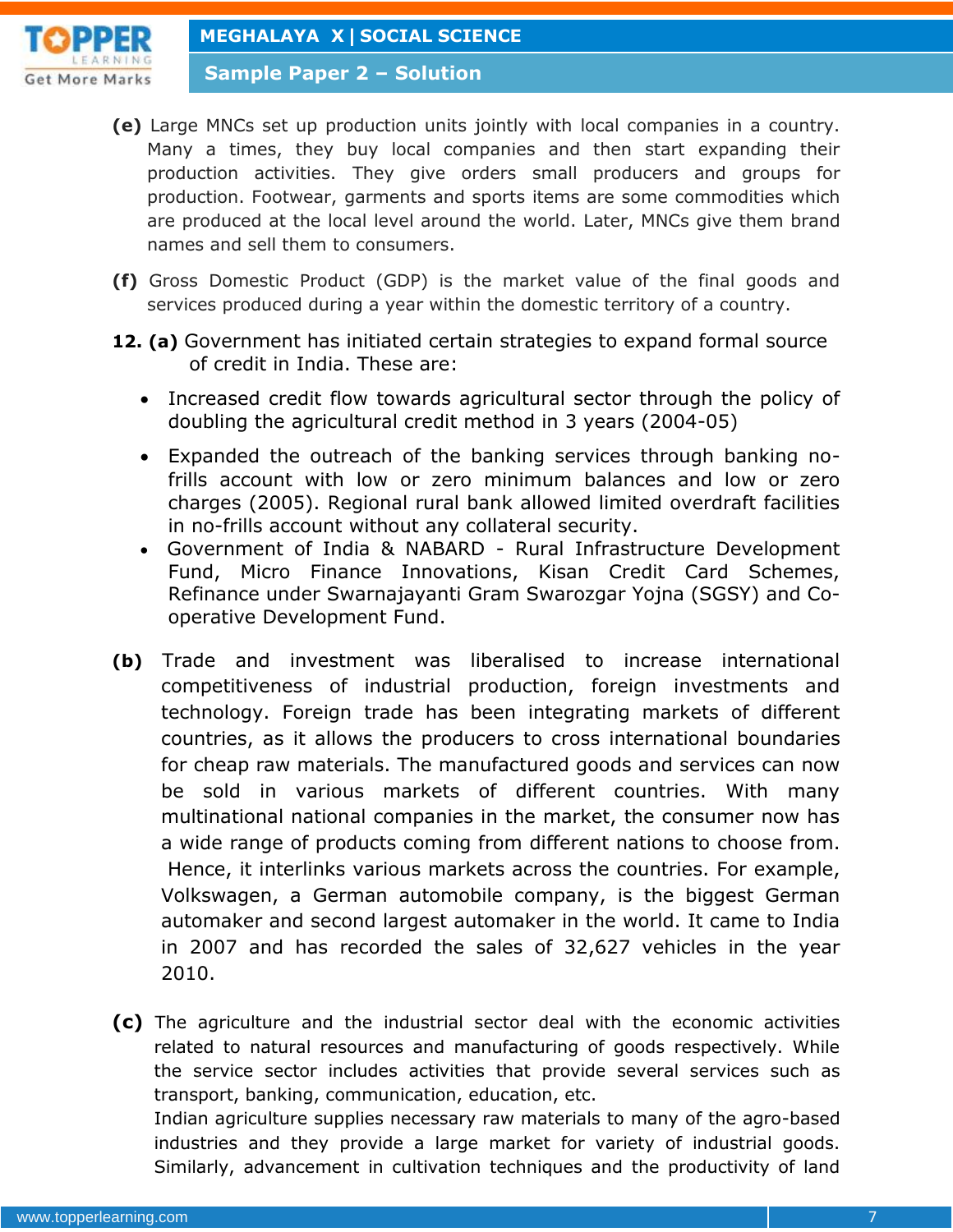

**Sample Paper 2 – Solution**

and agricultural labour depend to a large extend on the adoption of pump sets, power-tillers, tractors, chemical fertilisers etc. which are supplied by the industrial sector.

Industrial sector perform manufacturing activities with the help of service sector. It requires transport service for the movement of raw materials from agricultural sector to the places of production. It also depends on the service sector for educational, health services to improve the skills and efficiency of the person working in a factory.

The service sector depends on industrial sector for manufactured products such as computer, printers, electricity, etc. Also, people in service sector purchase consumer products such as television for entertainment, cloth for stitching dress, etc. which are produced in the industrial sector.

#### **SECTION -IV Geography**

**13.** Map Work

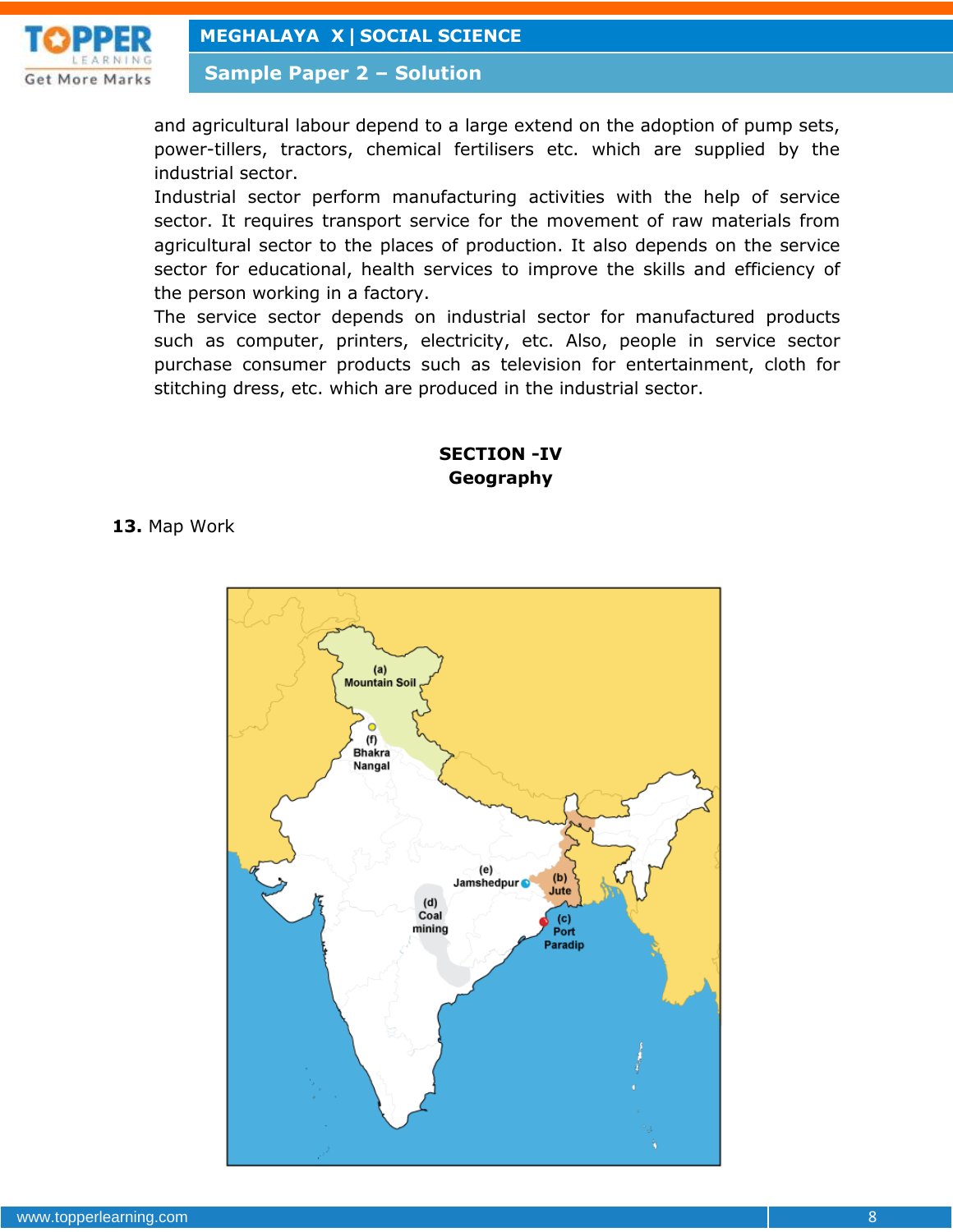

**Sample Paper 2 – Solution**

- **14. (a)** Wheat is the second most important cereal crop in India.
	- **(b)** Black soil is also known as regur soil.
	- **(c)** In hills and mountainous regions, people built kuls to harvest rainwater.
	- **(d)** India has scarce deposits of copper.

 **(e)** Chotanagpur plateau has maximum concentration of iron and steel industries.

- **15. (a)** Marmagao port is the premier iron ore exporting port in Goa.
	- **(b)** Alluvial soil is the most widely spread and important soil in India.
	- **(c)** India is the largest producer and consumer of pulses in the world
	- **(d)** Oceanic tides can be used to generate tidal energy.
	- **(e)** Most of the jute mills in India are located in the state of West Bengal.

#### **16.**

- **(a)** The thin layer of grainy substance covering the surface of the Earth is called soil. Soil is made up of organic matter, minerals and weathered rocks found on the Earth.
- **(b)** The Joint Forest Management is a programme through which the forests are managed by both government and local communities. Mostly, villages located on the periphery of forests undertake various plans to protect and conserve forests which are managed by the forest department of India.
- **(c)** Two sources of fresh water in India are rivers and groundwater.
- **(d)** Jute is known as the golden fibre. West Bengal and Bihar are the leading producer of this crop.
- **(e)** Conventional sources of energy are those which have been in use since a long period of time. These sources of energy are in limited stock only and they also pollute the environment. Firewood and coal are the two main conventional energy sources.
- **(f)** A riverine port is a port which is located on the river front. **Kolkata port** in India and **London** port in the United Kingdom are examples of riverine ports.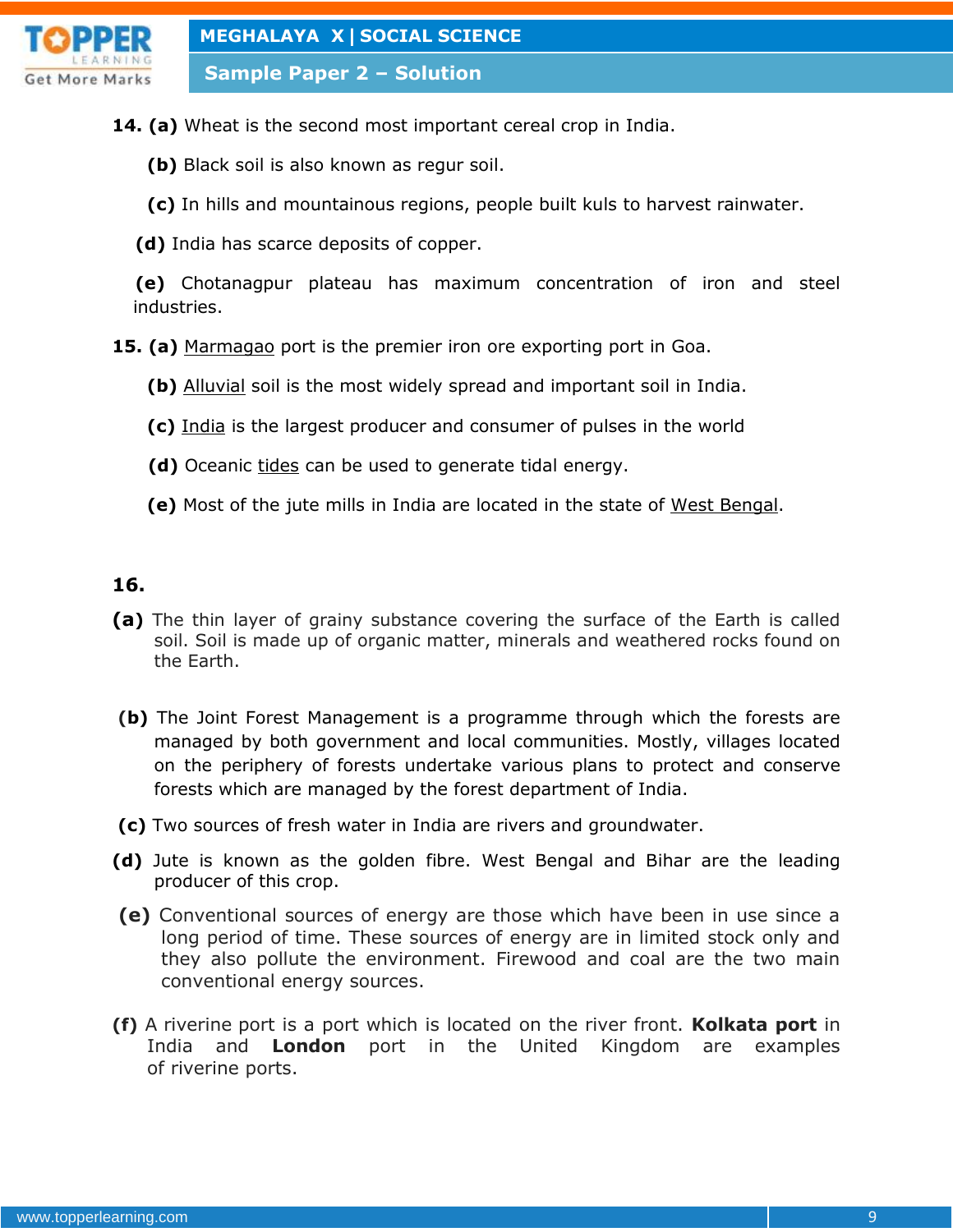

**Sample Paper 2 – Solution**

**17**.

**(a)** Four major problems faced by the cotton textile mills in India are as follows:

- The yarn in India is produced by small industries and units which largely cater to the local markets. Thus, while many spinners export cotton yarn, many garment manufacturers have to import fabric. Therefore, there is a mismatch between the two.
- Most of the machinery installed in the cotton mills are outdated and needs to be replaced.
- Irregular power supply has hampered the production.
- The cotton industry is facing tough competition from the fibre industry.

**(b**) Gandhiji was not only a great political leader but also a great social leader. He believed in utilising resources only for satisfying the basic necessities of human beings, and thus opposed and criticised over exploitation of resources. Gandhiji contended that 'There is enough for everyone's needs but not for everyone's greed". According to him, selfish individuals along with the misuse of modern technology have resulted in the depletion of resources.

Gandhiji believed that man, and not machines, should be at the center of production, and thus be the foundation of our economy. The system of production and the system of distribution should be coupled with the cultural development of human being. He did not want tools or machines to replace human power. Thus, Gandhi was against mass production and wanted it to be replaced with the production by masses. For example, he was in favour of establishing small cottage and khadi industries where people in large numbers are employed for manufacturing clothes. According to him, this not only generates employment but also helps in conservation of resources.

**(c)** Four measures which should be taken during floods are

- One should not walk through the flood waters as it is dangerous and the water level can rise at any time.
- One should stay away from sewage lines, gutters, drains and electric poles and fallen power lines to avoid electrocution.
- All gutters and drains near the houses should always be kept clean so that sewage do not overflow during floods.
- Eat dry and freshly cooked food; water should be boiled before drinking.
- **(d)** No, I do not agree that large amounts of forests in India have been destructed because of grazing and fuel wood collection. It is because forests are extremely important for tribals and villagers. They provide them with food, fruits and fibers. Thus, they mostly pick, collect and use dry branches of trees in the forests as fuel. Moreover, they do not cut trees. They only trim branches or twigs from the trees for their requirements. It is largely the private contractors who are responsible for the large scale destruction of the forests. They cut trees for obtaining timber which has a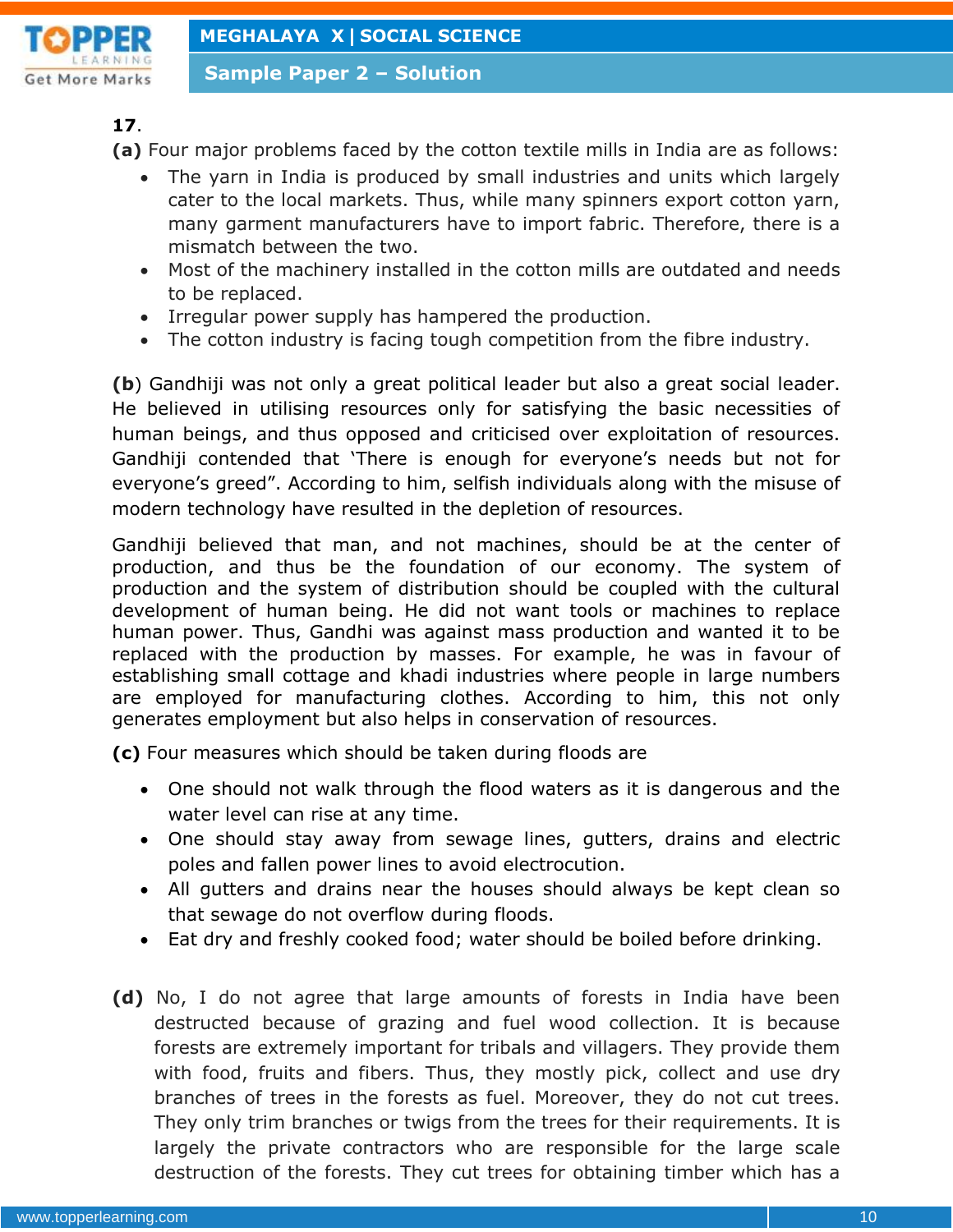

**Sample Paper 2 – Solution**

high commercial value. Moreover, the building of large scale dams result in submerging and destruction of many hectares of forests.

- **(e)** Odisha is the largest producer of manganese ores in India. Manganese is used in
	- the manufacturing of steel and ferromanganese alloy.
	- iron industries in the manufacturing of iron.
	- the manufacturing of bleaching powder.
	- the manufacturing of insecticides and pesticides.
- **(f)** Dense and efficient network of transport and communication enhances national and international trade in the following ways:
	- Exchange of goods between producers and consumers occurs in a market. Roads and railways provide easy accessibility of people to various market locations which enhance national trade.
	- Means of mass communication such as television, radio and newspaper advertise various products which help in various trade activities.
	- Waterways ensure the transportation of heavy raw materials and finished goods from one location to the other.
	- Trade between two countries is known as international trade. Due to various means of transport such as air and water, international trade has increased tremendously among the countries.

### **(Only for Candidates without Internal Assessment)**

**18**. **(a)** The conservatives believed in traditional institutions of state and society.

**(b)** A communal mind often leads to a quest for political dominance of one's own religious community.

- **(c)** The Monazite sands of Kerala are rich in thorium.
- **(d)** Paper notes are the modern form of currency.
- **(e)** District roads are maintained by zilla parishad.
- **(f)** Far-reaching changes were made in India's economic policy in 1991.

**(g)** In 1919, Gandhi decided to launch a nationwide satyagrah against the Rowlatt Act.

- **(h)** India is a federal country.
- **(i)** Petroleum is an example of non renewable sources of energy.
- **(j)** Samajwadi Party is a state party.
- **(k)** (Lahore/Madras) was a presidency city under the British.